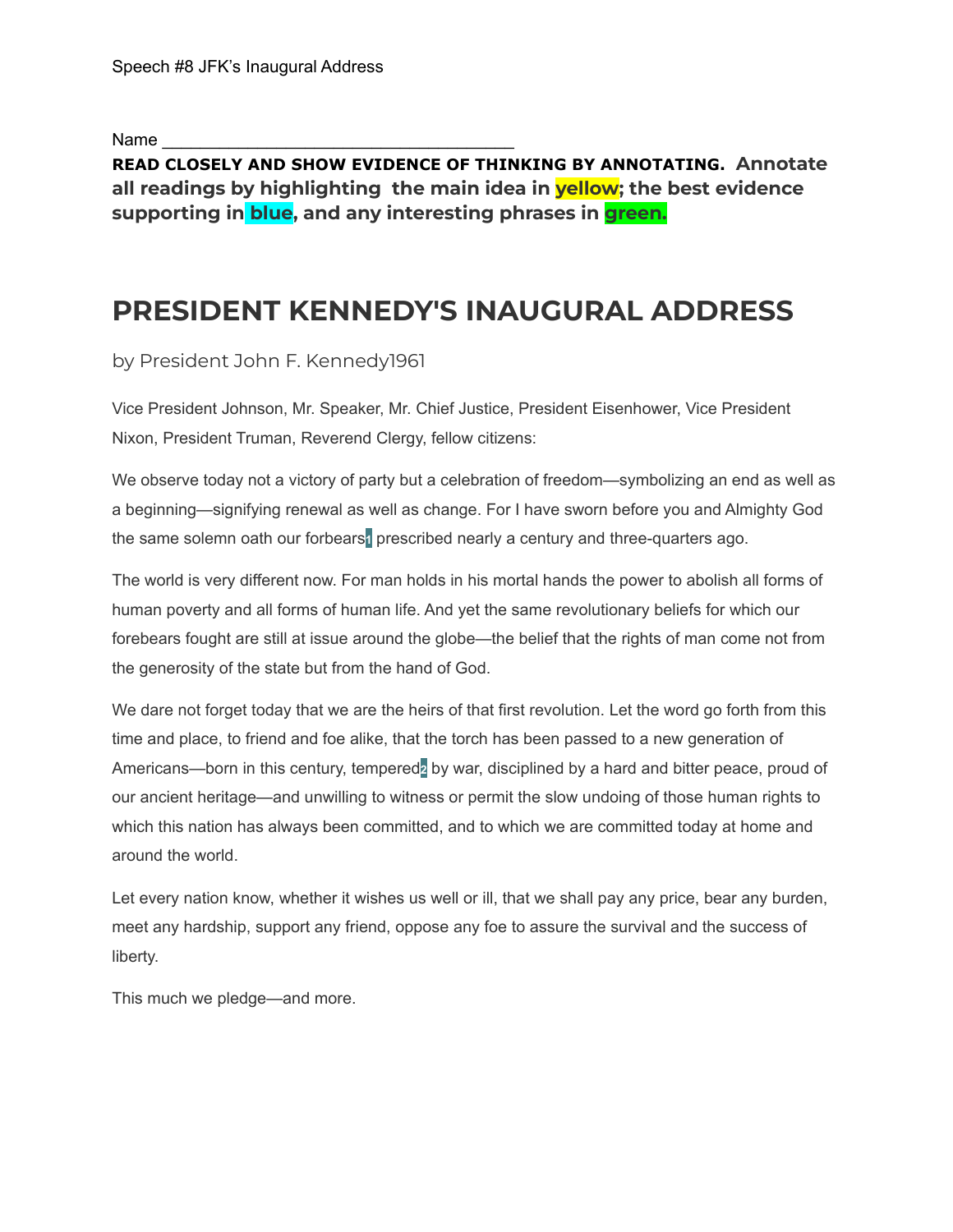#### Speech #8 JFK's Inaugural Address

To those old allies whose cultural and spiritual origins we share, we pledge the loyalty of faithful friends. United there is little we cannot do in a host of cooperative ventures. Divided there is little we can do—for we dare not meet a powerful challenge at odds and split asunder.**3**

To those new states whom we welcome to the ranks of the free, we pledge our word that one form of colonial control shall not have passed away merely to be replaced by a far more iron tyranny. We shall not always expect to find them supporting our view. But we shall always hope to find them strongly supporting their own freedom—and to remember that, in the past, those who foolishly sought power by riding the back of the tiger ended up inside.

To those people in the huts and villages of half the globe struggling to break the bonds of mass misery, we pledge our best efforts to help them help themselves, for whatever period is required—not because the communists may be doing it, not because we seek their votes, but because it is right. If a free society cannot help the many who are poor, it cannot save the few who are rich.

To our sister republics south of our border, we offer a special pledge--to convert our good words into good deeds—In a new alliance for progress—to assist free men and free governments in casting off the chains of poverty. But this peaceful revolution of hope cannot become the prey of hostile powers. Let all our neighbors know that we shall join with them to oppose aggression or subversion**4** anywhere in the Americas. And let every other power know that this Hemisphere intends to remain the master of its own house.

To that world assembly of sovereign**5** states, the United Nations, our last best hope in an age where the instruments of war have far outpaced the instruments of peace, we renew our pledge of support—to prevent it from becoming merely a forum for invective**6**—to strengthen its shield of the new and the weak--and to enlarge the area in which its writ<sub>z</sub> may run.

Finally, to those nations who would make themselves our adversary, we offer not a pledge but a request: that both sides begin anew the quest for peace, before the dark powers of destruction unleashed by science engulf all humanity in planned or accidental self-destruction.

We dare not tempt them with weakness. For only when our arms are sufficient beyond doubt can we be certain beyond doubt that they will never be employed.

But neither can two great and powerful groups of nations take comfort from our present course—both sides overburdened by the cost of modern weapons, both rightly alarmed by the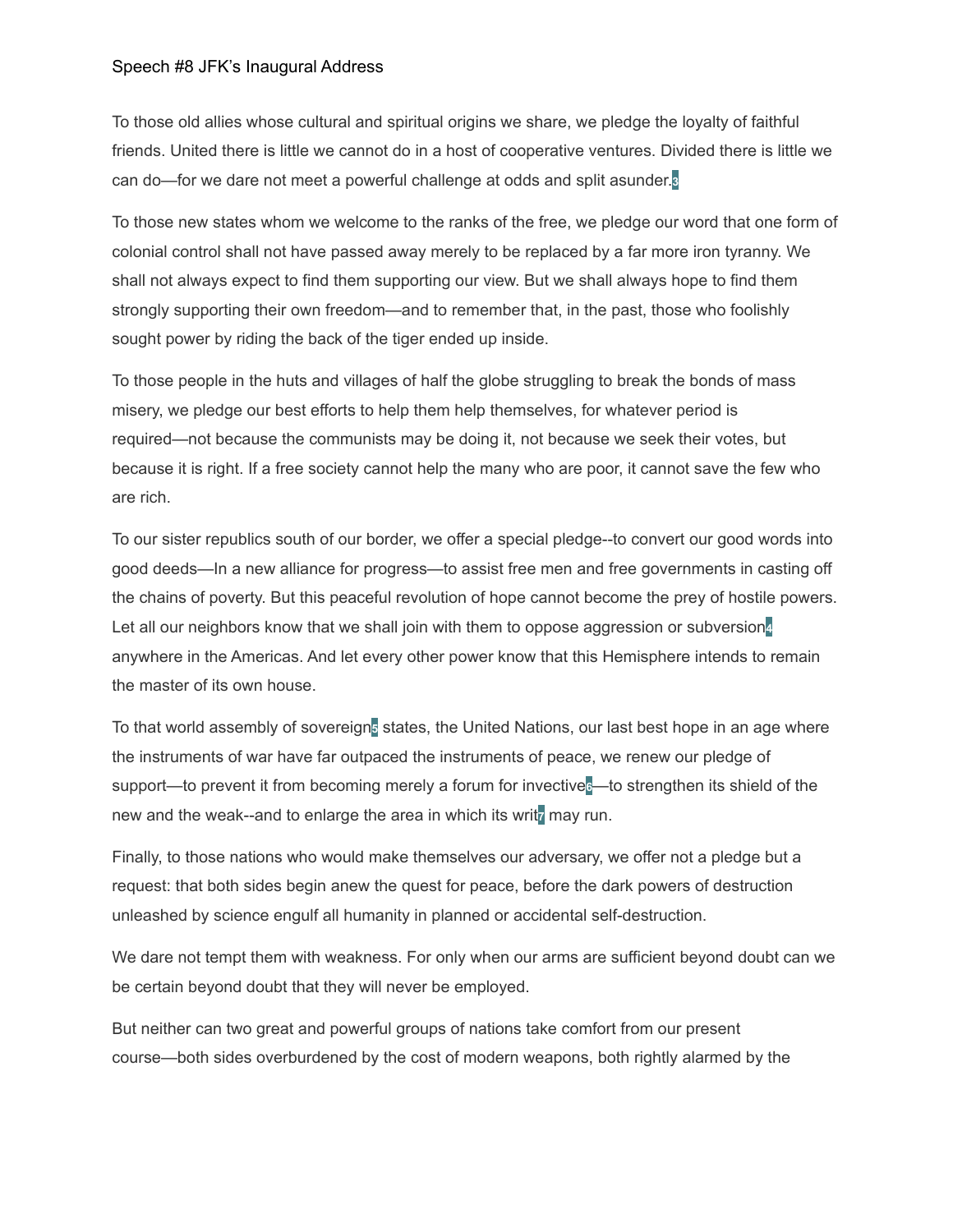#### Speech #8 JFK's Inaugural Address

steady spread of the deadly atom,**8** yet both racing to alter that uncertain balance of terror that stays the hand of mankind's final war.

So let us begin anew—remembering on both sides that civility is not a sign of weakness, and sincerity is always subject to proof. Let us never negotiate out of fear. But let us never fear to negotiate.

Let both sides explore what problems unite us instead of belaboring<sup>9</sup> those problems which divide us.

Let both sides, for the first time, formulate serious and precise proposals for the inspection and control of arms—and bring the absolute power to destroy other nations under the absolute control of all nations.

Let both sides seek to invoke the wonders of science instead of its terrors. Together let us explore the stars, conquer the deserts, eradicate disease, tap the ocean depths and encourage the arts and commerce.

Let both sides unite to heed in all corners of the earth the command of Isaiah**10**—to "undo the heavy burdens . . . (and) let the oppressed go free."

And if a beachhead**11** of cooperation may push back the jungle of suspicion, let both sides join in creating a new endeavor,**12** not a new balance of power, but a new world of law, where the strong are just and the weak secure and the peace preserved.

All this will not be finished in the first one hundred days. Nor will it be finished in the first one thousand days, nor in the life of this Administration, nor even perhaps in our lifetime on this planet. But let us begin.

In your hands, my fellow citizens, more than mine, will rest the final success or failure of our course. Since this country was founded, each generation of Americans has been summoned to give testimony to its national loyalty. The graves of young Americans who answered the call to service surround the globe.

Now the trumpet summons us again—not as a call to bear arms, though arms we need—not as a call to battle, though embattled we are—but a call to bear the burden of a long twilight struggle, year in and year out, "rejoicing in hope, patient in tribulation"—a struggle against the common enemies of man: tyranny, poverty, disease and war itself.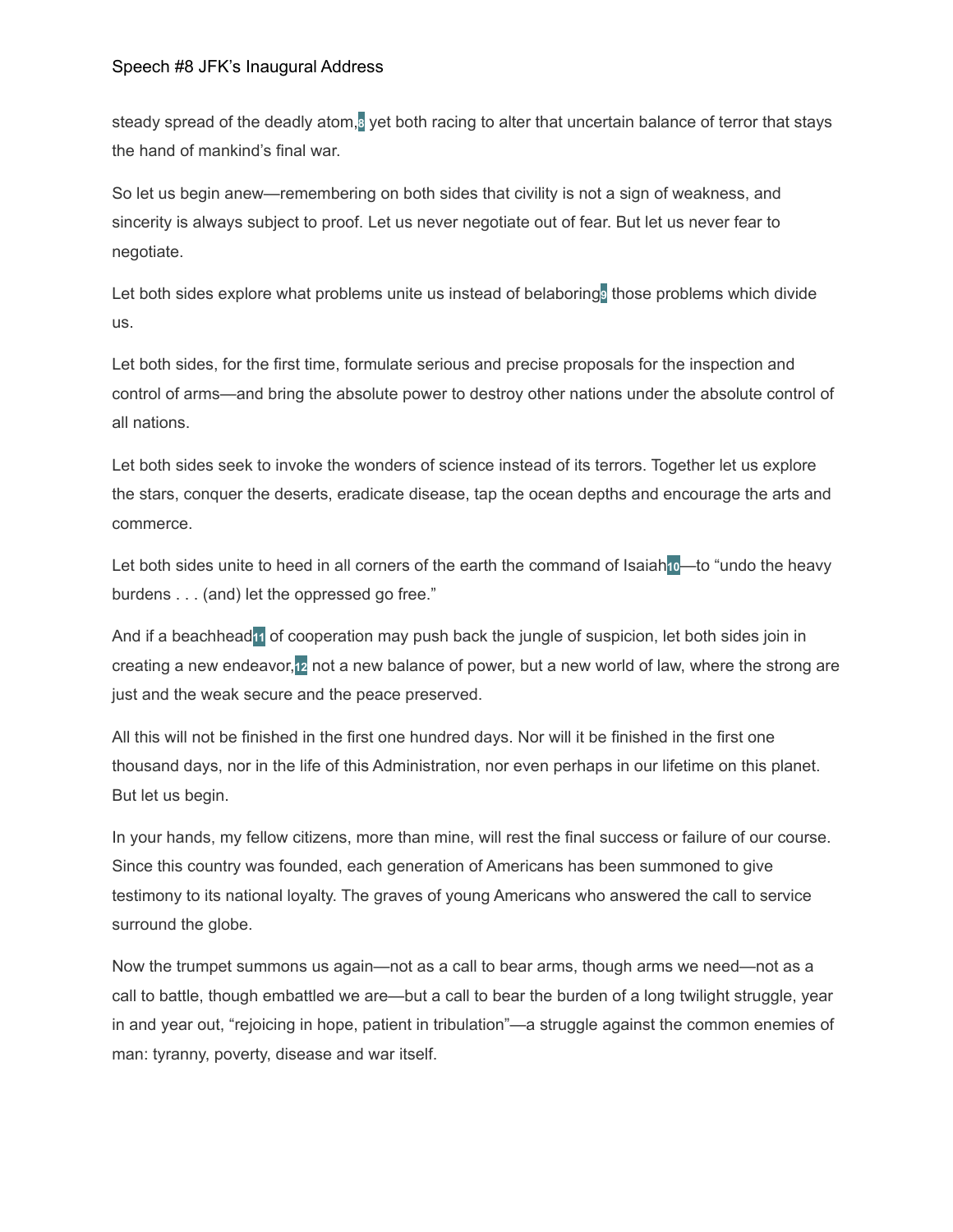## Speech #8 JFK's Inaugural Address

Can we forge against these enemies a grand and global alliance, North and South, East and West, that can assure a more fruitful life for all mankind? Will you join in that historic effort?

In the long history of the world, only a few generations have been granted the role of defending freedom in its hour of maximum danger. I do not shrink from this responsibility—I welcome it. I do not believe that any of us would exchange places with any other people or any other generation. The energy, the faith, the devotion which we bring to this endeavor will light our country and all who serve it—and the glow from that fire can truly light the world.

And so, my fellow Americans: ask not what your country can do for you—ask what you can do for your country.

My fellow citizens of the world: ask not what America will do for you, but what together we can do for the freedom of man.

Finally, whether you are citizens of America or citizens of the world, ask of us here the same high standards of strength and sacrifice which we ask of you. With a good conscience our only sure reward, with history the final judge of our deeds, let us go forth to lead the land we love, asking His blessing and His help, but knowing that here on earth God's work must truly be our own.

## **Notes**

- 1. ancestors
- 2. neutralized by or counterbalanced
- 3. apart; divided
- 4. **Subversion** *(noun) :* an act undermining the power of an authority
- 5. independent state
- 6. **Invective** *(noun) :* insulting or critical language
- 7. authority

8. At the time of President Kennedy's inauguration, many were concerned about nuclear and atom bombs.

- 9. **Belabor** *(verb) :* to argue excessively
- 10. A biblical reference to "The Book of Isaiah," which emphasizes a message of salvation.
- 11. A position on a beach from where an attack can be launched.
- 12. **Endeavor** *(noun) :* an attempt to accomplish something

# **WRITE A REFLECTION-WRITE A REFLECTION (3 paragraphs-5 sentences each)-This needs to be submitted through google classroom.**

**One paragraph that reflects on what the writer said**

**- Here's where you summarize the main points of the story**

**One paragraph that reflects on the writer's style**